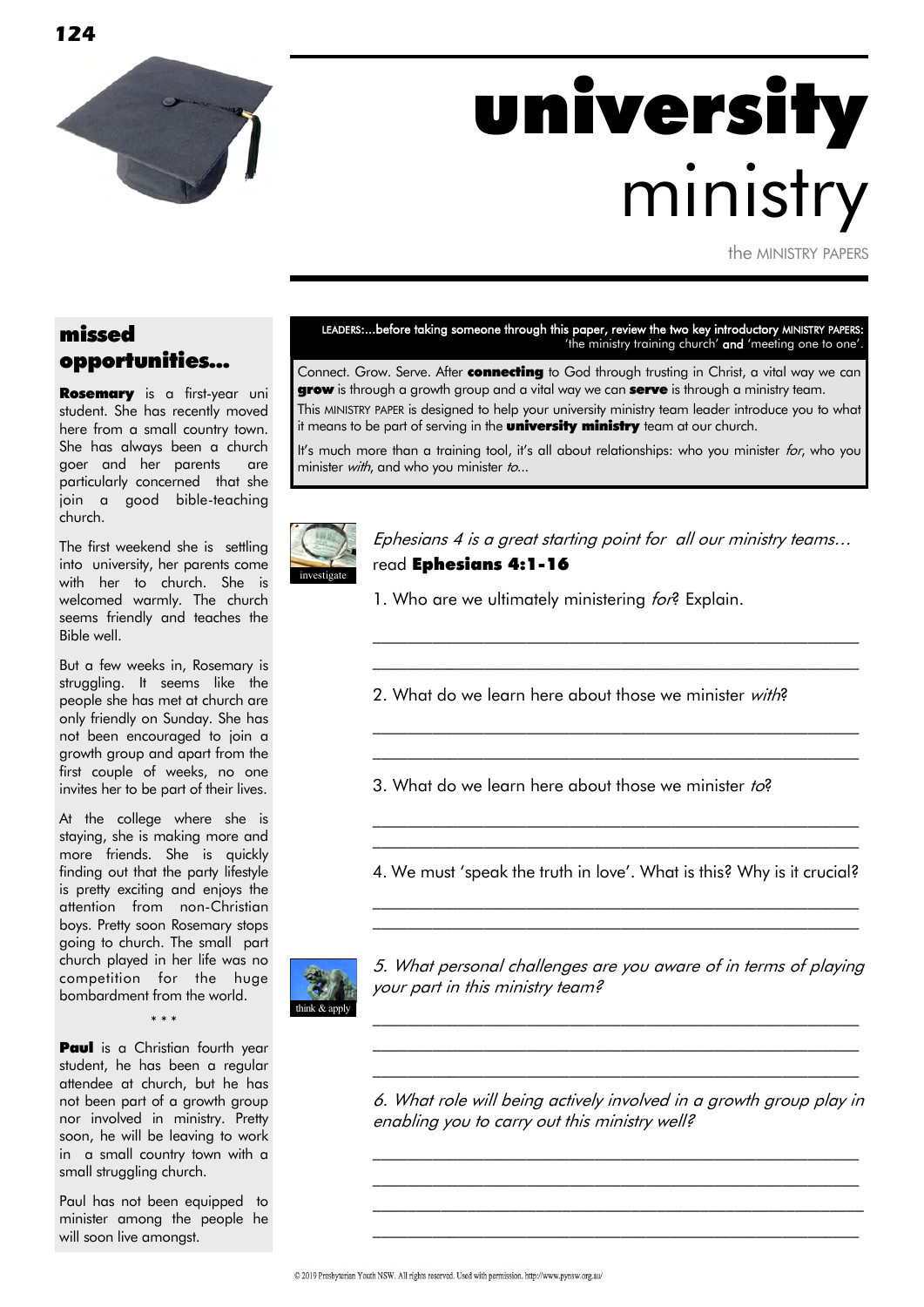# flexible & fixed

Many of our ministry teams are focused on a particular age group or demographic, e.g. kids club, youth group, university ministry. That makes sense because each of these groups has its own particular needs. Each group has its own special challenges and opportunities. However, it's sometimes easy to recognise only what's **unique** about each group. It's easy to forget what **all people**, whatever age or stage, have in common. This section of the paper helps us think through what's flexible and what's **fixed** in our ministry to university students...



### read 1 Corinthians 9:19-23

1. What is *flexible* in Paul's approach to ministry?

2. What is *fixed* in Paul's approach to ministry?



3. Referring to the 'profile of a university student' opposite, in what ways will ministry to uni students need to flexible?

\_\_\_\_\_\_\_\_\_\_\_\_\_\_\_\_\_\_\_\_\_\_\_\_\_\_\_\_\_\_\_\_\_\_\_\_\_\_\_\_\_\_\_\_\_\_\_\_\_\_\_\_\_\_\_\_\_

 $\mathcal{L}_\text{max}$  and the contract of the contract of the contract of the contract of the contract of the contract of  $\mathcal{L}_\text{max}$  and the contract of the contract of the contract of the contract of the contract of the contract of

 $\mathcal{L}_\text{max}$  and the contract of the contract of the contract of the contract of the contract of the contract of  $\mathcal{L}_\text{max}$  and the contract of the contract of the contract of the contract of the contract of the contract of

4. In all of this, what needs to stay fixed in our ministry to university students?

 $\mathcal{L}_\text{max}$  and the contract of the contract of the contract of the contract of the contract of the contract of \_\_\_\_\_\_\_\_\_\_\_\_\_\_\_\_\_\_\_\_\_\_\_\_\_\_\_\_\_\_\_\_\_\_\_\_\_\_\_\_\_\_\_\_\_\_\_\_\_\_\_\_\_\_\_\_\_ \_\_\_\_\_\_\_\_\_\_\_\_\_\_\_\_\_\_\_\_\_\_\_\_\_\_\_\_\_\_\_\_\_\_\_\_\_\_\_\_\_\_\_\_\_\_\_\_\_\_\_\_\_\_\_\_\_

\_\_\_\_\_\_\_\_\_\_\_\_\_\_\_\_\_\_\_\_\_\_\_\_\_\_\_\_\_\_\_\_\_\_\_\_\_\_\_\_\_\_\_\_\_\_\_\_\_\_\_\_\_\_\_\_\_



### challenges and opportunities

Have another look at the 'profile of a university student'. Think through the particular challenges and opportunities of this ministry...

| what are some of the | what are some ideas for facing        |
|----------------------|---------------------------------------|
| challenges?          | these?                                |
| what are some of the | what are some ideas for <b>making</b> |
| opportunities?       | the most of these?                    |



# profile of a student

### new experiences, challenges and responsibilities

for many students, university presents a new period of freedom, perhaps living away from home for the first time in their lives. For many, this is exciting, for others it is difficult and may result in feelings of loneliness and homesickness.

### temptation—peer influence

one of the most dangerous aspects of this new found freedom is the new temptations they will face. While they may have previously been shielded by Christian parents or peers, they are now vulnerable.

### transitory

many uni students are imports from towns around the country and even the world. The most likely scenario is that they'll be with you for 3-4 years. The time for direct impact on your church may be limited. But the impact can be widespread as your students move to churches throughout the country and world.

### a lot of expendable time

the typical student has between 20—25 contact hours per week and long periods of vacation. This is not to say that university is completely without stress, but that the freedom of time provides for a variety of ministry possibilities.

#### not much money

at the same time, because students are on a low income, many work longs hours to support themselves while at university.

#### plenty of stress

this is often perpetuated by bad time management but also due to peak times of assessment on the university calendar.

#### thinking through life direction

university presents a major life change and with it, much reflection about future life direction; where to go, what to do. It's an important time to put the gospel of Jesus on the agenda and to think about a life of service to him.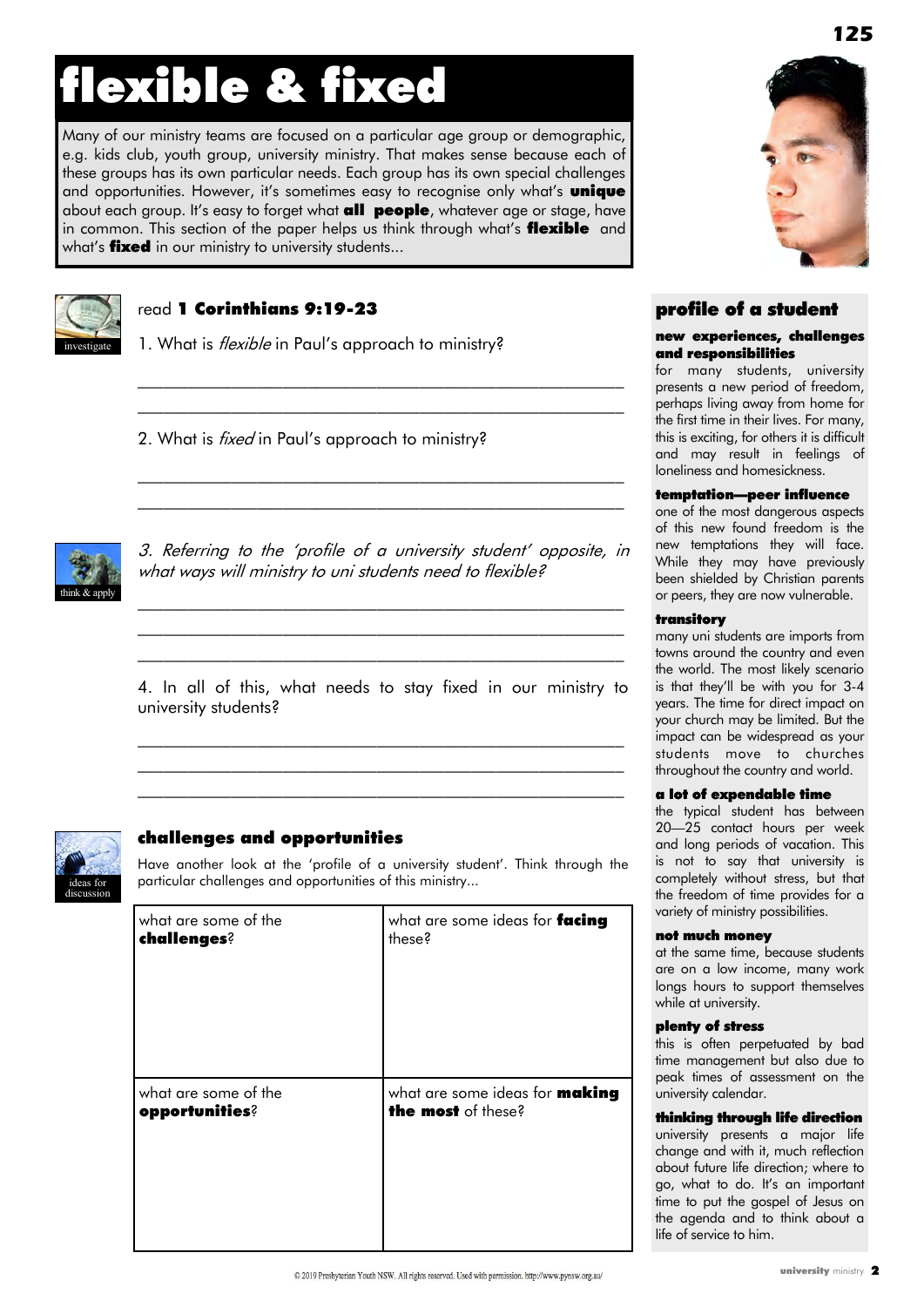

# staying on target

Hopefully the previous page generated lots of discussion about gospel ministry to university students. On the 'flexible' aspects of this ministry, there are certainly many good approaches possible. But it's when we come back to the all-important 'fixed' aspect—the gospel of Christ—that we can get clearer about the **best** approach. We need to remember our key goals in seeing every person grow to maturity in Christ. We also need to keep thinking through the steps or pathway people travel toward maturity. In short, we need to stay on target with what the ministry is there for...

### carpe diem

Seizing the day is extremely important when it comes to new uni students. The uni environment is seductive and hostile to a life of following Jesus. So be sure to do as much as you can for new first years. Make every effort to see them established in a newcomers group and ensure that they are welcomed to your church. Hospitality is key.

Uni students aren't necessarily with you for long, so ministry needs to be as intentional as ever with them. In the pathway below, think through what it will mean to move them along in their growth and equipping.

For the more established student in your church, it won't be long before their course is finished and they may move away to the next phase of life. Consider how you might seize the time you have with them to see them equipped for a life of service to Jesus Christ.

Starting well is important, but so is finishing well. For this reason think about how you might send your students off. A good suggestion is a 'uni leaver's event' where you can encourage and pray for the students who are finishing up. How exciting to send them out, grounded in Christ, and ready to serve in their new church.

| stage                  | strategy               |
|------------------------|------------------------|
| <b>Christian?</b>      | personal<br>evangelism |
| initial church         | welcoming              |
| contact                | team                   |
| maintaining<br>contact | hospitality            |
| getting<br>acquainted  | newcomers group        |
| getting                | joining/linked to      |
| involved               | a growth group         |
| getting                | active in              |
| equipped               | growth group           |
| trained for            | taken through          |
| ministry               | ministry paper         |
| training               | take others            |
| others                 | through paper          |
| leading                | apprentice             |
| growth group           | leader                 |

These ministry papers have been developed with a connect. grow. serve. pathway of Christian maturity in mind. The mature Christian in our church will live out and arow in their Christlikeness through...

# 1. being actively involved in a growth group  $=$  grow

# **2. being actively involved in a ministry team**  $=$  serve

Making the most of the opportunities discussed on page 2 will mean staying focused on these two simple goals. It will mean encouraging university students to be actively involved in a growth group and in a ministry team. Through these two simple goals, all the important relationships in the believer's life are addressed.

# growth group goal ministry team goal

| a growing relationship with God,<br>especially through personal Bible<br>reading and prayer   | according to the <b>needs</b> of the church<br>according to the gifts of the individual<br>believer |
|-----------------------------------------------------------------------------------------------|-----------------------------------------------------------------------------------------------------|
| growing relationships with other<br><b>believers</b> , especially through the<br>growth group |                                                                                                     |
| growing relationships with those in their<br>family/household, as servants                    |                                                                                                     |
| growing relationships with<br><b>unbelievers</b> , especially through<br>personal evangelism  |                                                                                                     |
| growing relationships with the<br>whole church in mission/<br>serving in a ministry team      |                                                                                                     |

Thinking through the goals above, why might **evangelism** be the priority for the 'on-campus' part of university ministry? ideas for discussion

> How can this priority be reflected in how we approach this ministry?